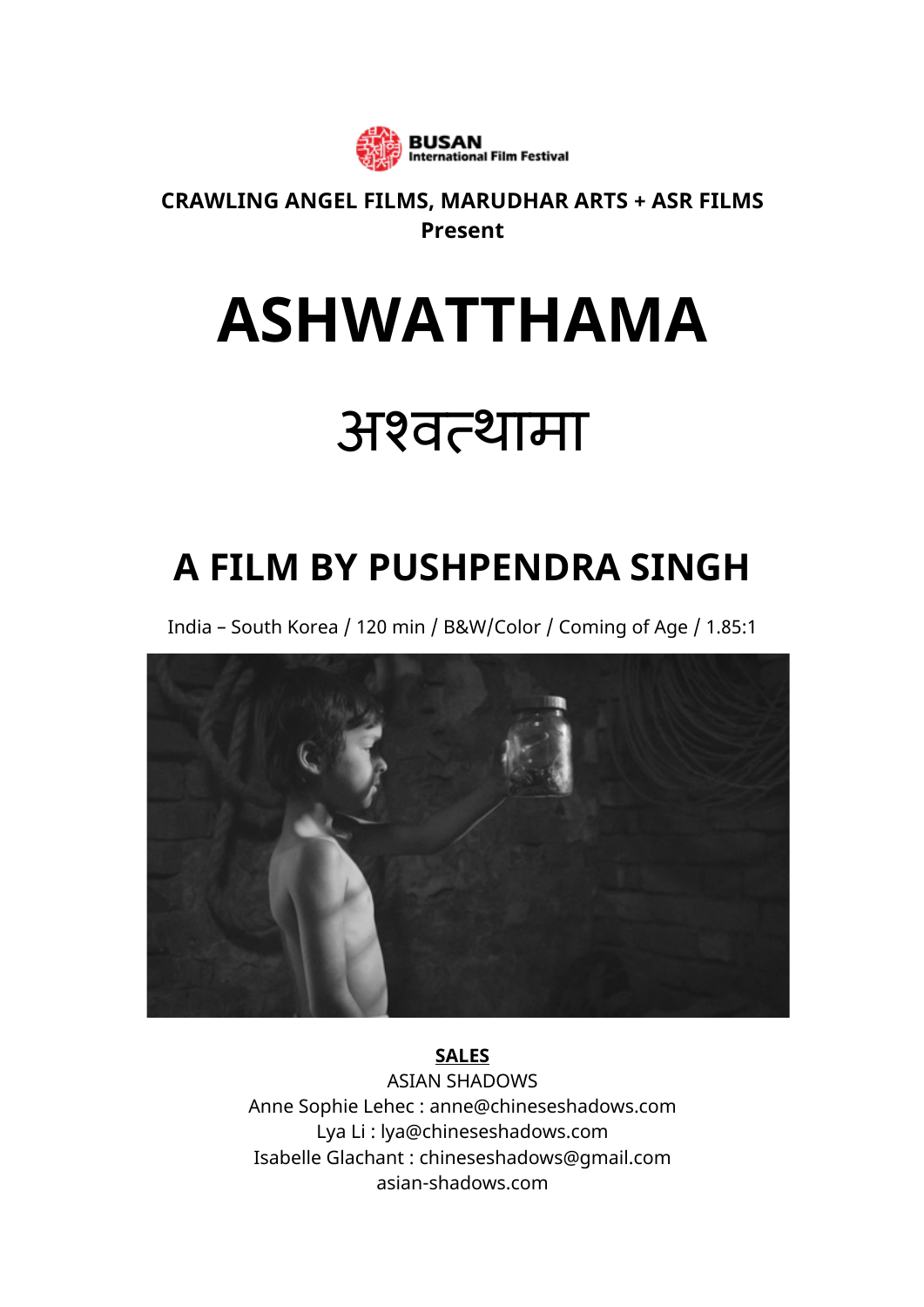

#### **SYNOPSIS**

After bandits raid their home killing his mother, 9-year-old Ishvaku is sent to his uncle's village to start a new life with his cousins. Still in shock and pain, Ishvaku tries to cope with his loss by entering an imaginary realm. But the difficulties and mysteries of reality won't let him go that easily.

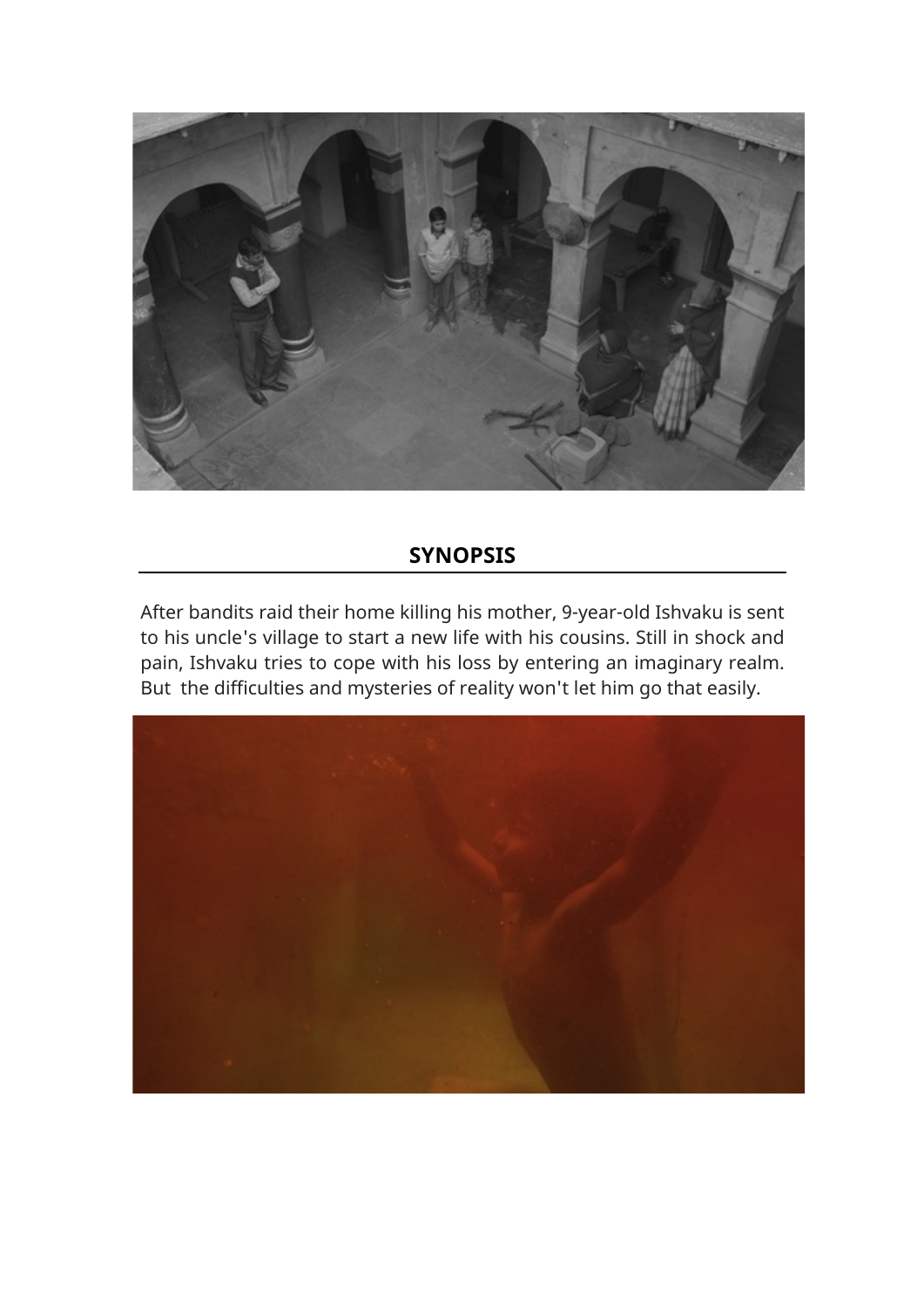#### **INTERVIEW WITH PUSHPENDRA SINGH**

#### **What does the title ASHWATTHAMA mean?**

Ashwatthama is a character from the famous Indian mythological story 'Mahabharat,' which most people in India consider to be true. Ashwatthama's blind, vengeful resolve to exterminate the Pandava clan led Lord Krishna to curse him with a doomed immortality, which would lead him to wander the earth suffering alone from his unhealing wounds for eternity. There are legends that he is seen wandering in the jungles even today. He wants to set free from the trap of his curse and keeps wandering from one place to another.

India has a strong connection to its ancient heritage, and myths are still considered to be the moral guides in the larger culture. So, the myth in the film is also connected to beliefs and rituals in life in the village. Ishvaku also feels trapped in the patriarchal set up of his family and imagines his freedom in a world among the myths.



#### **This film is rooted in local beliefs and practices. What do you wish to convey through them?**

ASHWATTHAMA is set in the region where I grew up. It is a region where life is rooted in local beliefs, rituals and practices. Myths and religious practices are intrinsic to their daily life. They not only seek solace in but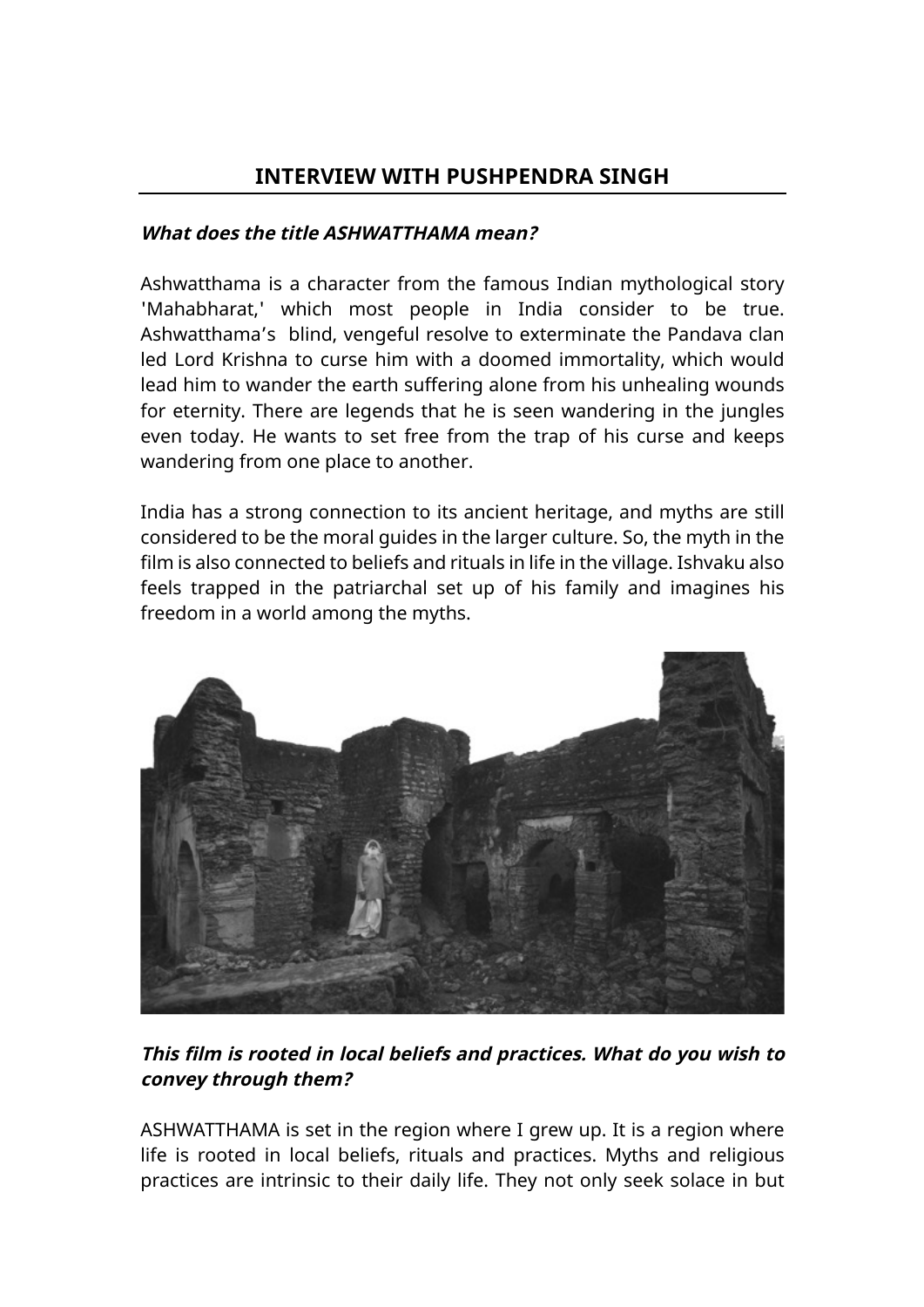also draw inspiration from them. In that sense, I find myth and religion can be a source of peace or claustrophobia for some. I wanted to convey the same in the film.

#### **Is there any cultural background you'd like to share that is relevant to the film?**

Indian mythology is as diverse as the diversity of its people. There are thousands of gods and goddesses with defined roles according to beliefs in various regions in the country. The popularity of a particular god also varies from one region to another.

In Chambal, the harsh terrain, caste conflicts, and economic inequality have resulted in people turning into bandits and rebels. Local myths have developed around bandits, and fear of attack looms large over people. People even sleep with guns beside themselves. Revenge murders and looting to keep gangs strong are very common. People find solace in praying to certain gods, such as Lord Hanuman, the protector from distress and trouble. Lord Shiva, the god of destruction, is worshipped to avoid his wrath. He is also considered very generous and provides for the wishes of his worshippers easily. He is an ascetic who is surrounded by snakes and scorpions and various dangerous insects. Lord Krishna was born in the same region, so he is also very popular. His love legends are popular too and like the sufi tradition many devote themselves to him as his lovers.



**What was the starting point for the film, and why did you want to tell**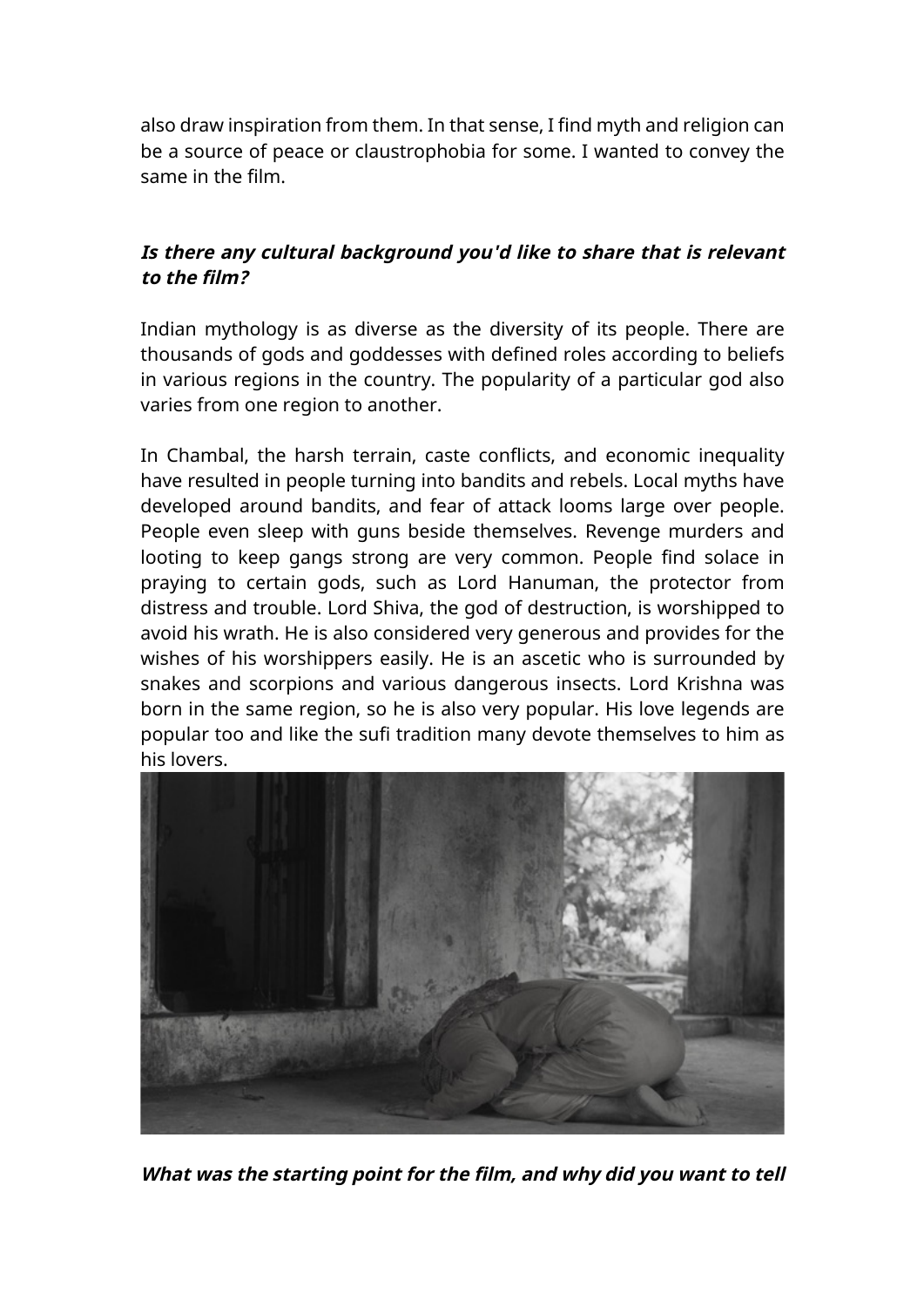#### **this story?**

I have been fascinated with films of Victor Erice and the idea of the power of a story in his film SPIRIT OF THE BEEHIVE stayed with me. I also wanted to explore that from my own life. Memories, both acquired and real, inspired this film, which is in some ways autobiographical.

I was sent to a boarding school during my childhood and always wanted to run away and become free. During my winter vacations, as other kids in the village went to school, I felt lonely at home. My mom sent me to her village (the same one where I shot the film). All the characters in the story are from my own maternal family, and even some of the events are based on their lives. My elder uncle collected scorpions and worshiped different deities in his room. He once chased me, and out of fear I fell sick. I fondly remember the stories narrated to me by my cousin, aunts and mom during my childhood. Once I went to the school in Chambal with my cousins, and the walk through the ravines fascinated me. I have dedicated the film to the memory of my deaf and speechless cousin.



#### **Why did you choose to shoot the film mostly in black and white with select shots in color?**

I wanted to set the story in a timeless world which could give a feeling of once upon a time, a memory. I therefore went with the black and white aesthetic for creating that world. I feel that digital colour filmmaking gives an effect of immediacy. I used colour in parts to disrupt that world and delve into dreams and fears of the child. In India, religious colours play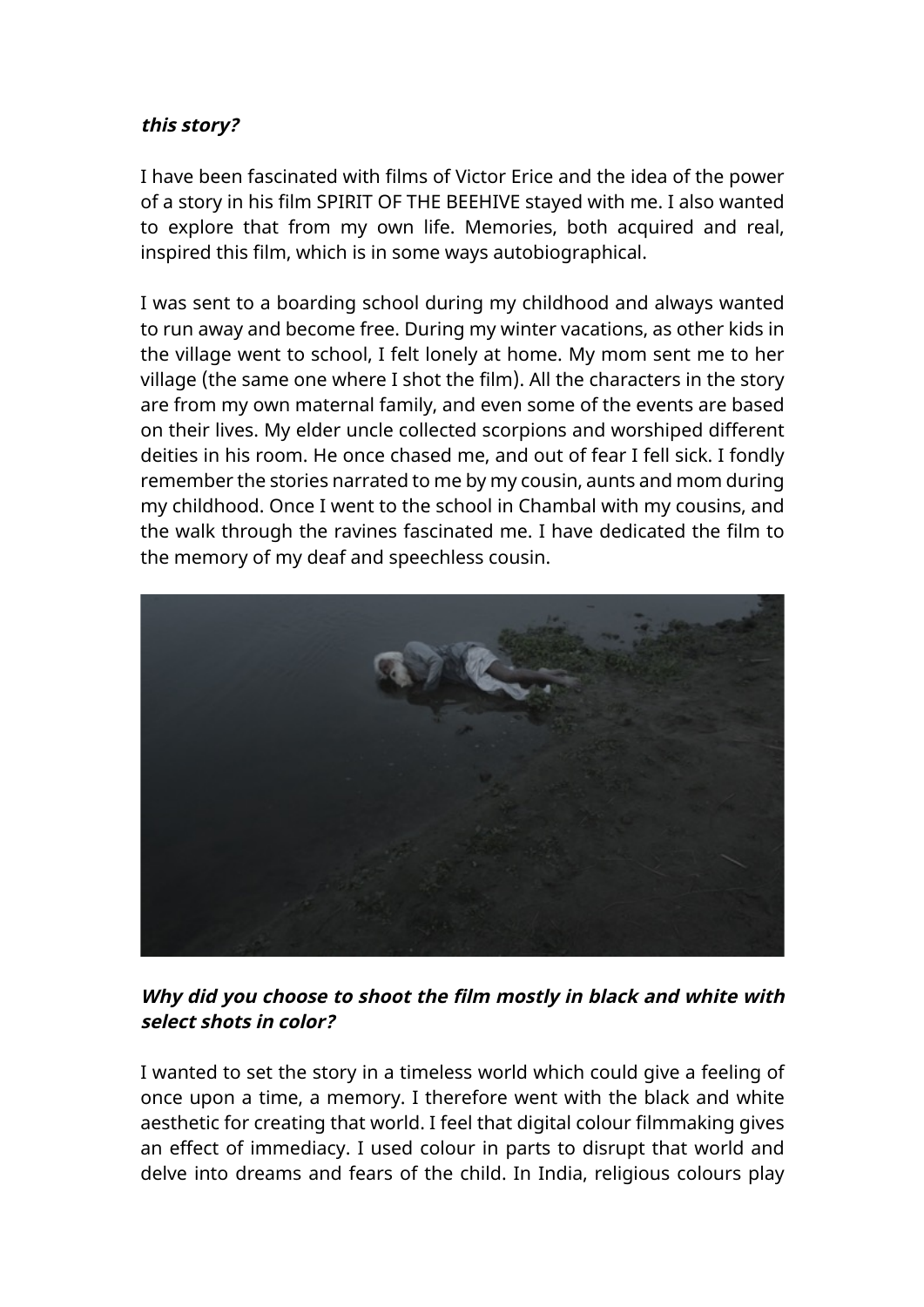such a huge part in our life. If the story has a sense of once upon a time, the dreams and fears connect not to something which is in the past, but to which is immediate and now. The fears in that sense represent not only fears of the child but of people even now. That is why I decided to use colour for those parts.

#### **How did you cast the children in the film? What was your process of working with your actors?**

I cast the children from the village where we shot the film. I observed the village children whenever I went there for recce and pre-production and finally shortlisted them on the basis of their looks and energy. I did a workshop for a couple of hours a day before the shoot to open them up. The schedule of the shoot was kept very light at the beginning to familiarize them with the process and how rigorous it can be. As we were shooting on location, we created real environments and situations (rituals for examples) that the actors just had to be and participate in. That way, they never felt that they were acting.



**Where is the film made, and what was your experience filming on location?**

The film was shot in the Chambal ravines near Agra district in Uttar Pradesh, just bordering the states of Rajasthan and Madhya Pradesh. I grew up in the area so the location was familiar to me.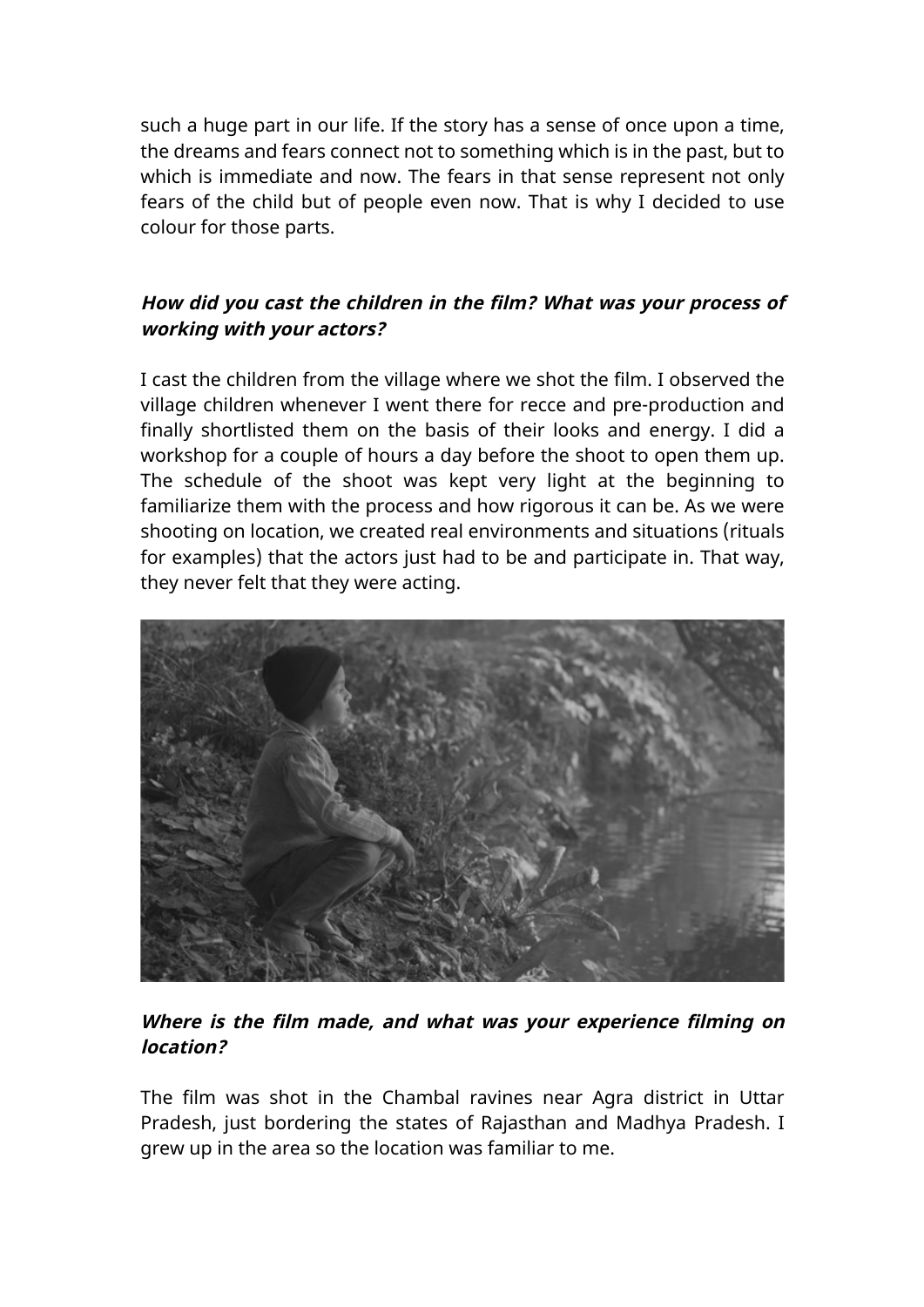Due to the terrain, I was afraid it would be very difficult to shoot the film there. But the people were helpful and even the administration helped. Luckily, there were local state elections at the same time and the security in the area was beefed up. That helped us in not worrying about traveling late at night sometimes. We scheduled our shoot keeping in mind the movement of people, and most of the scenes in the ravines were shot in flashes over different days so as not to draw attention to disturbing elements.

The villagers were very helpful. I knew they would be very curious, so I scheduled public scenes initially and they soon became fed up with the shooting rituals. Many were also cast in the film, and we adjusted our shooting schedules according to their daily routine. Villagers would finish their daily chores and eagerly participate in the shoot afterwards. Also, the setting was very real so they never felt they were acting. They were in fact grateful to us for organising the religious song events and participated with full devotion in them.

#### **Your first film is very different from this one in some basic aspects: it's very colourful and half the length. Do you see the films as different or related, and how so?**

Both. My first feature is based on a folk tale, and the aesthetic is centered around the romantic traditions from Indian art and folk culture. That is why the film is in colour. Ashwatthama is stylistically different and has both representational and presentational elements in the film. Memory is also a big part of it. In my artistic practice, I want to focus on the arts and culture of a locality along with the story of the film. In that sense, both my films share a similarity: they are rooted in the traditions of the places where I have shot them. I want to bring traditions of storytelling from India into my films too.

#### **Do you have any upcoming projects in the works?**

I'm working on a musical documentary for which I received the Asian Cinema Fund- Asian network of documentary grant from Busan Film Festival last year. This film should be ready by next year. I'm also adapting a folk tale by Vijay Dandetha on whose story I based my first feature. I intend to shoot it in the latter half of next year.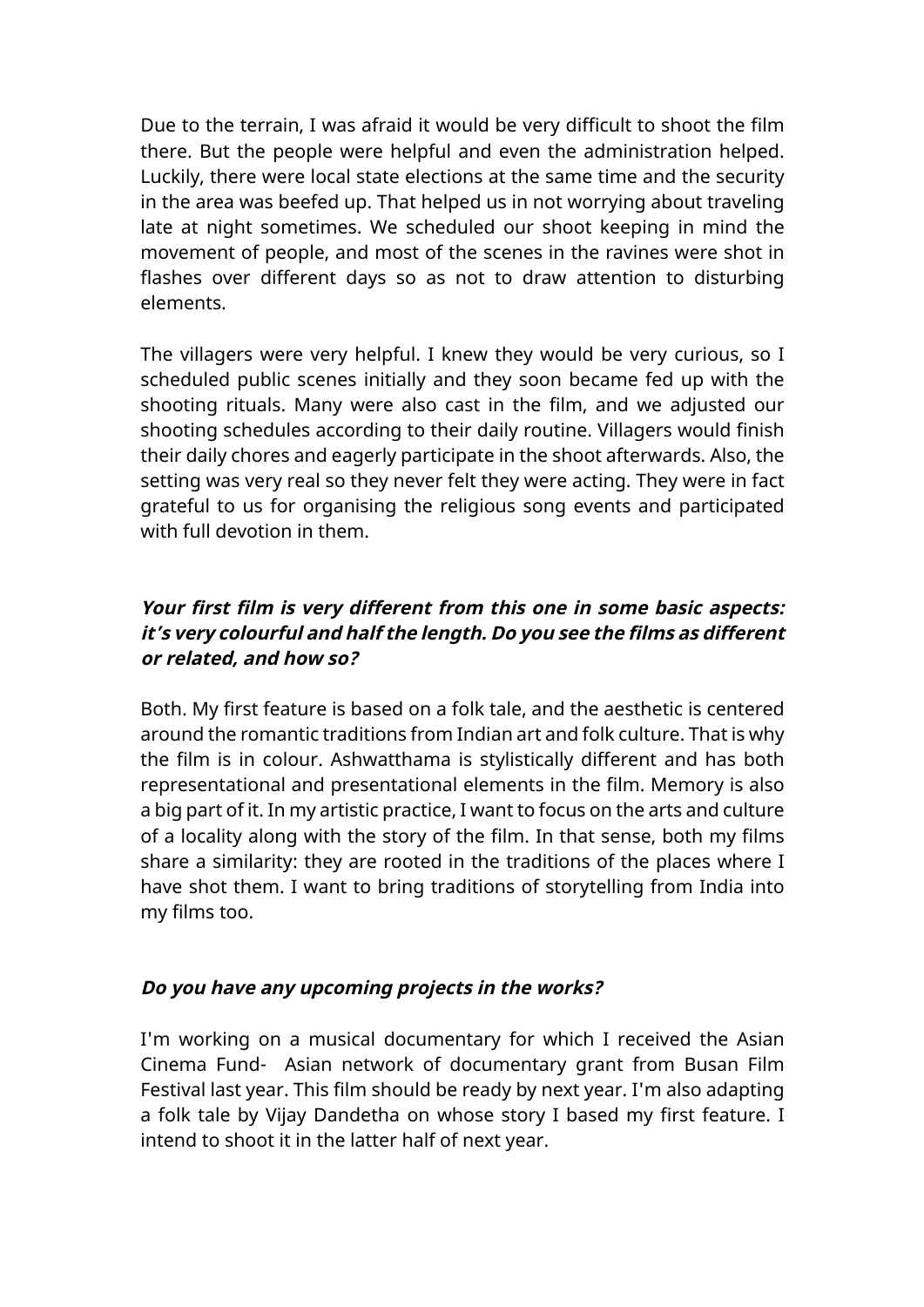#### **DIRECTOR'S BIOGRAPHY**

Pushpendra Singh studied at the Film and Television Institute of India, Pune, where he is now also a visiting faculty member. He began his career as an actor under theatre guru Barry John in Delhi. He later played a lead role in director Amit Dutta's Venice award-winning film THE MAN'S WOMAN AND OTHER STORIES (AADMI KI AURAT AUR ANYA KAHANIYA,

2009). He also acted in Maximilian Linz's German feature ASTA UPSET, which screened at the 64th Berlin Film Festival. His debut feature as a director THE HONOUR KEEPER (LAJWANTI, 2014) premiered at the Berlin Film Festival. He is also working on his documentary SHIFTING LINES OF THE DESERT (a recipient of Busan's Asian Network of Documentary Fund) set in the Thar desert, Rajasthan, about an extended family of low caste Muslim musicians struggling to maintain their identity as musical inheritors of their Hindu upper caste patrons.



ASHWATTHAMA, his second feature, will premiere at Busan International Film Festival in the New Currents Section.

#### **FILMOGRAPHY**

ASHWATTHAMA 2017, feature, 120 minutes - Busan International Film Festival, New Currents

THE HONOUR KEEPER (LAJWANTI) 2014, feature, 63 minutes - Berlin International Film Festival, Forum